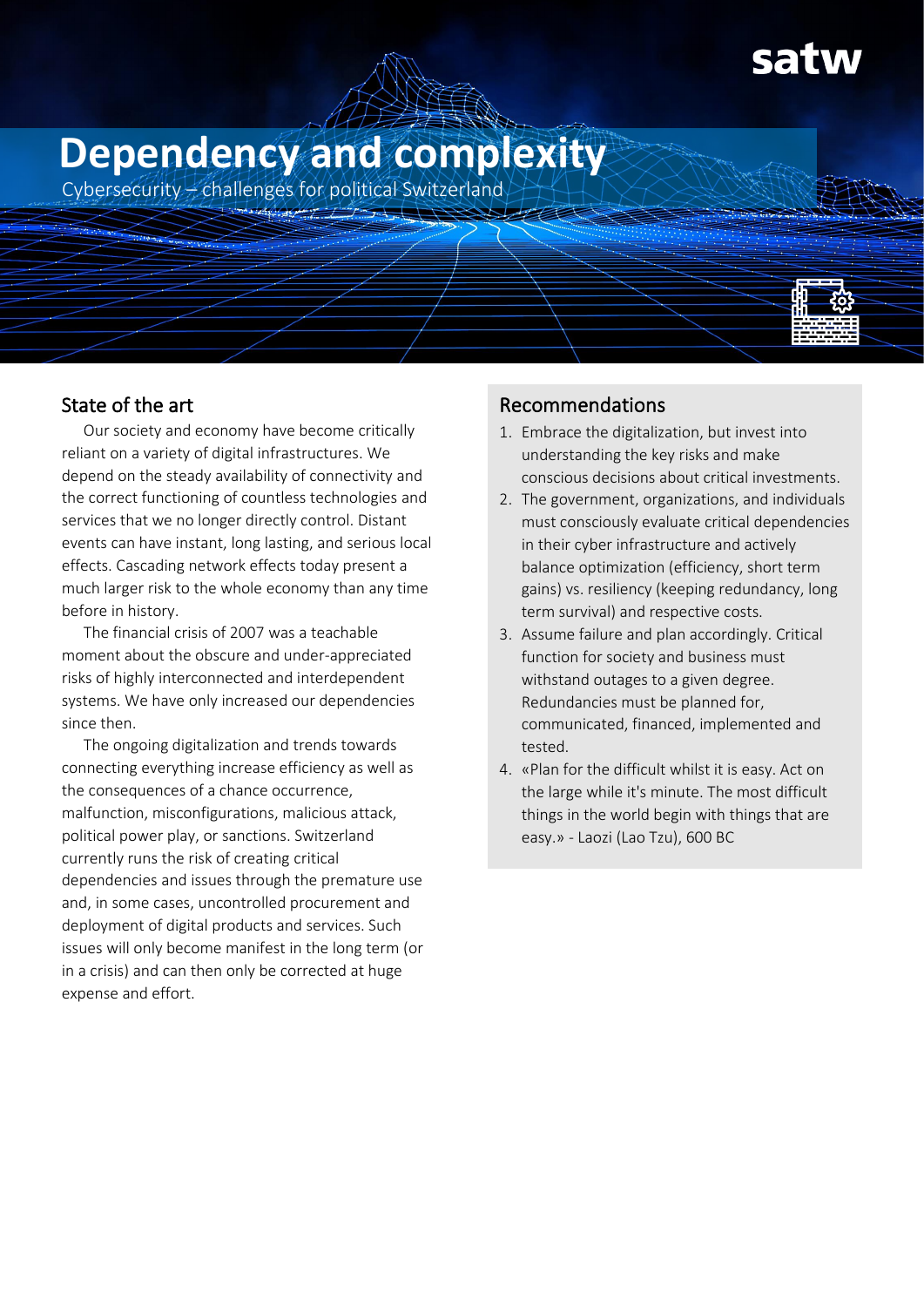## Challenges

Ignorance concerning the level of security and the increasing dependencies within and amongst the infrastructures lead to critical threats as digitalization progresses.<sup>1</sup> Tight coupling, complexity, and increasing dependencies on few and dominant players, services, technologies, and infrastructures result in a huge accumulation of critical risks in the digital society. Things are objectively getting more complicated, coupled, and interdependent at super linear rate.

– Connectivity & Network: Services and devices require continued communication and network availability. Most of the infrastructure is out of our direct control, outages cripple critical functionality.

– Hardware & Software: A few dominant software and hardware products from even fewer manufactures are absolutely critical for the functioning across industries. Vulnerabilities, correct functioning, and lock-in effect result in availability, business, privacy, and resiliency challenges.

– Protocols: Dependency on small set of Internet protocols and their provisioning infrastructure increase risk of cascading effects across industries. $2$ 

– Cloud, Cloud Provider & Service Models: An increasing number of online or cloud driven services paired with continued pressure to migrate to subscription models increase dependencies on network and service provider availability. Less than ten cloud providers from just two countries provide the majority of the worlds Internet business. Small outages result in increasing damages, huge and increasing accumulation of systemic risk.<sup>3</sup>

Cryptography: A few dominant cryptographical methods and their implementations back almost all security guarantees in the digital world. Huge systemic exposure to yet unknown vulnerabilities in the math, implementation, or sudden advances in Quantum computing.

- Legacy: Products and services can no longer run in isolation without continued connectivity or support from the manufacturer throughout the whole service life. Critical risk by premature failure of vendor or provider (bankruptcy, forced obsolescence, sanction).

– Political: High concentration of dominant manufacturers and infrastructures in just a few countries. Control of the digital infrastructure has become a proxy for political power, since countries can easily reach across borders to disrupt real-world systems. The diffusion of the Internet into the physical world radically escalates governance concerns around privacy, discrimination, human safety, democracy, and national security.<sup>4</sup>

<sup>1</sup> Reference to Cyber Security "Wake-Up Calls" - <https://ctovision.com/reference-cyber-security-wake-calls/>

<sup>2</sup> How the Dyn DDoS attack unfolded - <https://www.networkworld.com/article/3134057/how-the-dyn-ddos-attack-unfolded.html>

<sup>&</sup>lt;sup>3</sup> Adobe is cutting off users in Venezuela due to US sanctions - [https://www.theverge.com/2019/10/7/20904030/adobe-venezuela-photoshop](https://www.theverge.com/2019/10/7/20904030/adobe-venezuela-photoshop-behance-us-sanctions)[behance-us-sanctions](https://www.theverge.com/2019/10/7/20904030/adobe-venezuela-photoshop-behance-us-sanctions)

<sup>4</sup> The Internet in Everything: Freedom and Security in a World with No Off Switch - [https://www.amazon.com/Internet-Everything-Freedom-](https://www.amazon.com/Internet-Everything-Freedom-Security-Switch/dp/0300233078)[Security-Switch/dp/0300233078](https://www.amazon.com/Internet-Everything-Freedom-Security-Switch/dp/0300233078)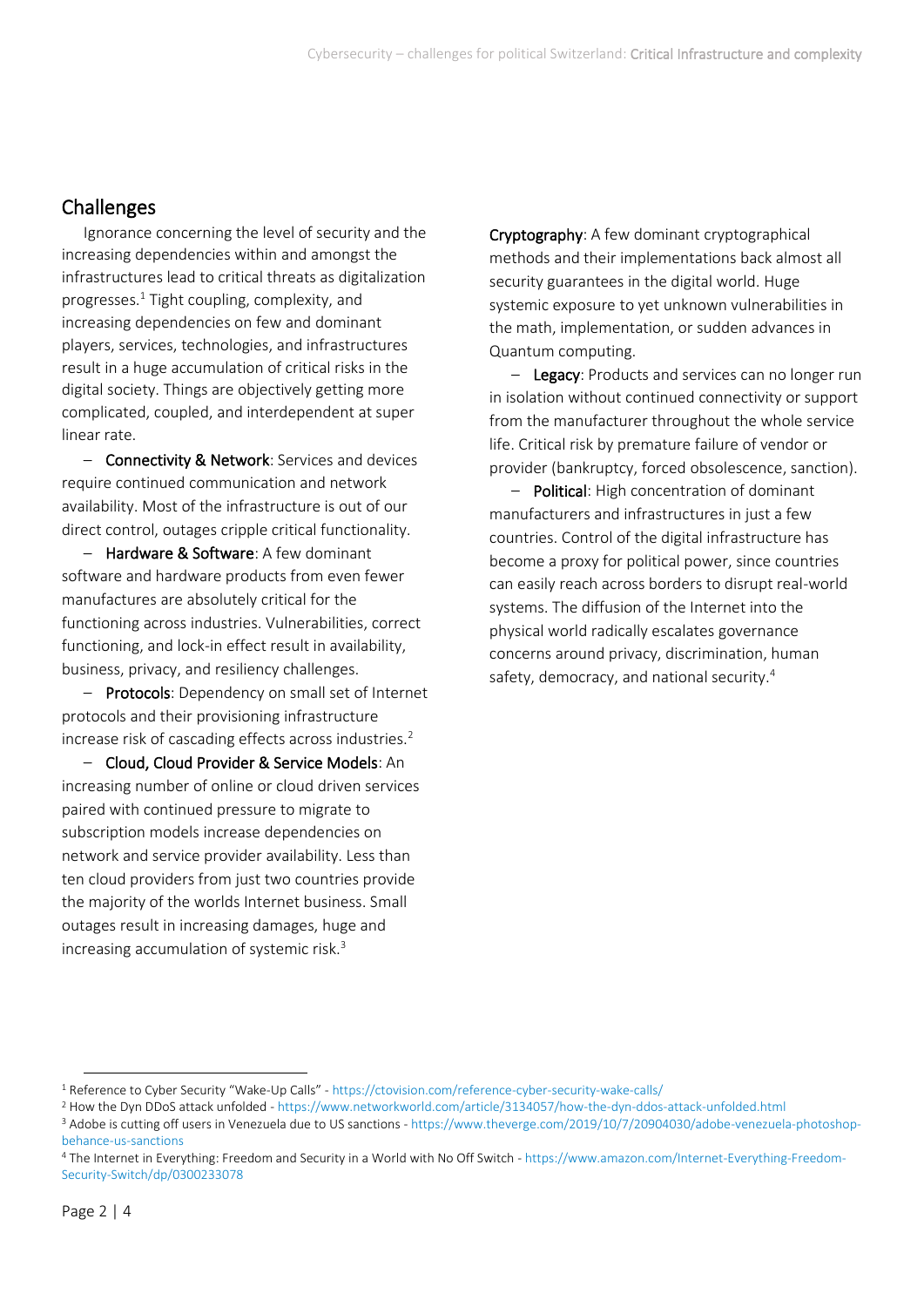## Need for action

Switzerland requires a solid identity that covers companies, citizens, and foreign nationals with work permits, and offers a level of trust comparable to the Swiss passport. The legislation required must be established and the infrastructure set up.verything is connected and gets more complex. We can no longer operate in isolation and effective and sustainable measures for the protection and availability of products and infrastructures go beyond the securing of individual systems. After the financial crisis of 2008, economists developed the notion «too big to fail» when describing financial firms whose failure would have catastrophic implications for the economy that it would be irresponsible to allow them to become insolvent.

We have to identify and assess «to critical to fail» infrastructures of the digitalization and develop

strategies to minimize dependencies, protect these infrastructures, and increase resiliency of the digital society and industry. We should consider doing this before a crisis hit.

## Understanding and Taming Complexity

Complexity in systems and infrastructures leads to increased vulnerabilities, failures, errors, human confusion and difficulty of recovering from an issue<sup>5</sup>. We need to favor simple and consistent architectures, designs, and implementations to avoid unnecessary complexity and dependencies. Prediction, complete testing, and modeling of all states is not possible is such systems, we therefore must assume and account for failures and compromise and design that systems fail safe and secure. The only thing that ever-yielded real security gains was *controlling complexity*. 6

<sup>5</sup> Flash Crash - [https://en.wikipedia.org/wiki/Flash\\_crash](https://en.wikipedia.org/wiki/Flash_crash)

<sup>6</sup> Security, Moore's law, and the anomaly of cheap complexity, Thomas Dullien - [https://rule11.tech/papers/2018-complexitysecuritysec](https://rule11.tech/papers/2018-complexitysecuritysec-dullien.pdf)[dullien.pdf](https://rule11.tech/papers/2018-complexitysecuritysec-dullien.pdf)